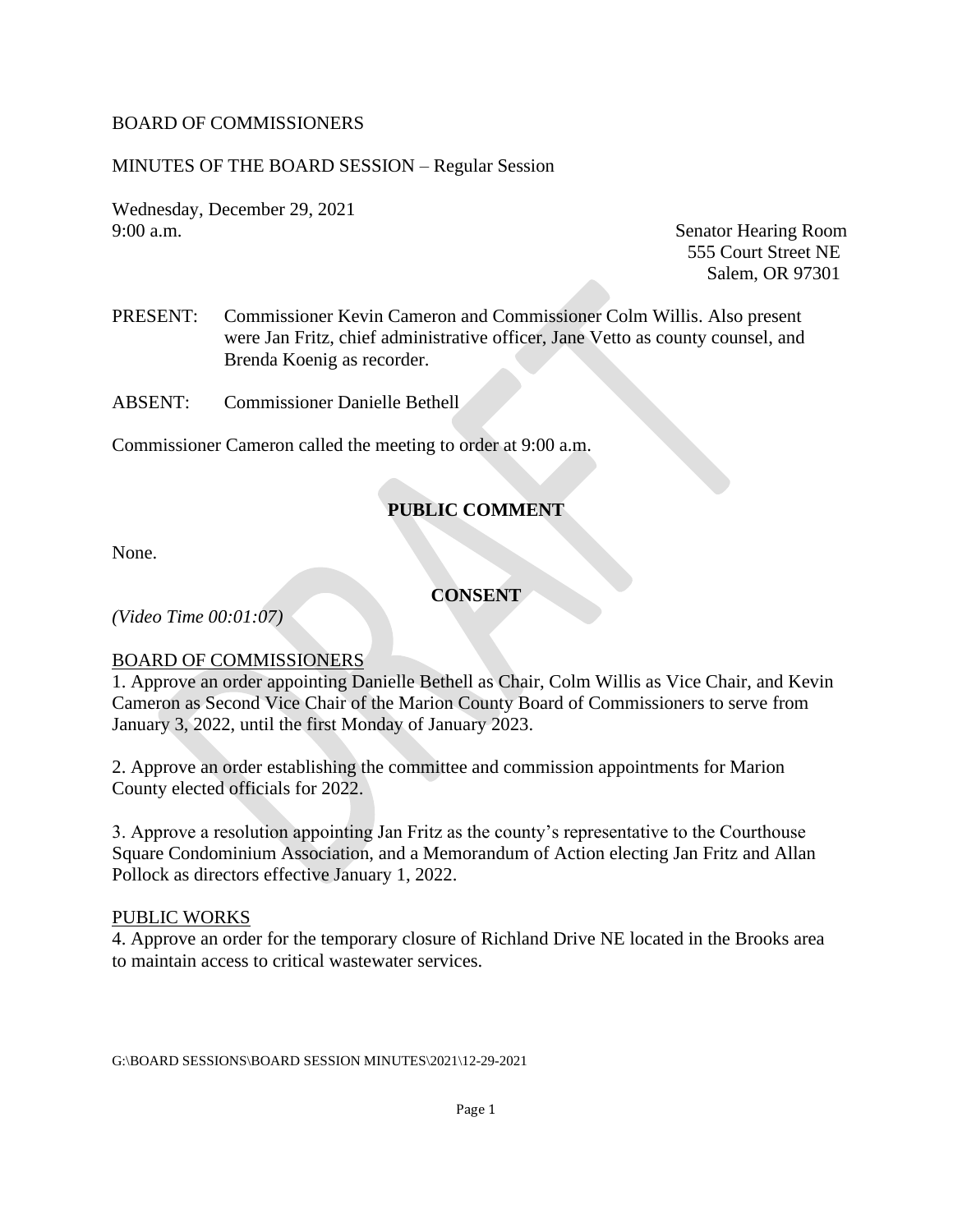5. Receive notice of hearings officer's decision recommending approval of Zone Change/Comprehensive Plan Amendment (ZC/CP) Case #21-005/Enchanted Ridge Property Owners Association and schedule a public hearing for January 12, 2022.

## TAX OFFICE

6. Approve an order for a property tax refund in the amount of \$15,202.70 to Beverly J. and Shanna R. Reding.

7. Approve an order for a property tax refund in the amount of \$20,899.62 to Purlin Mill, LLC.

**MOTION:** Commissioner Willis moved for approval of the consent agenda. Seconded by Commissioner Cameron; motion carried. A voice vote was unanimous.

# **ACTION**

*(Video Time 00:03:05)*

## BOARD OF COMMISSIONERS

8. Consider approval of the Funding Approval Agreement with the U.S. Department of Housing and Urban Development (HUD), Office of Community Planning and Development for incoming funds in the amount of \$1,561,194 for the Community Development Block Grant (CDBG) program to provide quality, affordable housing, suitable living environments, and expanding economic opportunities for individuals with low or moderate incomes through September 1, 2028. –Chris Eppley and Tim Glisson

# *Summary of presentation:*

- Mr. Glisson's presentation covered Agenda Items #8 and #9;
- Both grant agreements are with the United States Department of Housing and Urban Development:
	- o Funding for the Community Development Block Grant (CDBG) is estimated at \$1.5 million; and
	- o Funding for the HOME Investment Partnership is estimated at \$625,000.
- The county is working diligently to get the funds where they are most needed;
- It is anticipated that programs will start being implemented in the first year;
- Projects will be lined up during the second year of the program;
- The application is available to view online; and
- Applications are due by February 7, 2022.

## *Board discussion:*

- The commissioners expressed their appreciation to Mr. Glissan for assisting the county with navigating federal government requirements;
- The contract for CDBG funding has a term date of September 1, 2028; and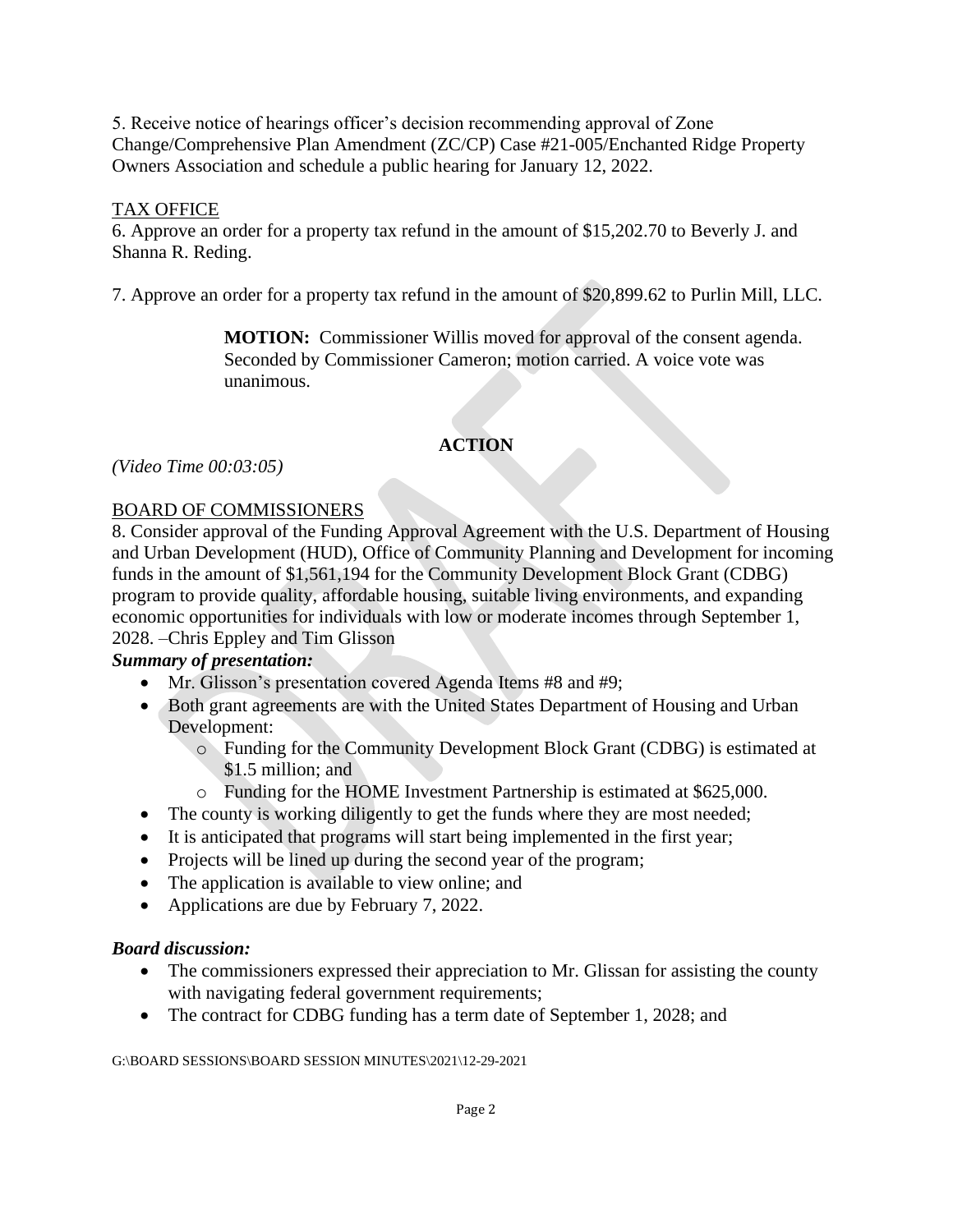• The contract for HOME Investment Partnership funding has a term date of September 1, 2029.

Commissioner Cameron stated that the motions for Action Items #8 and #9 will be moved separately.

> **MOTION:** Commissioner Willis moved to approve the Funding Approval Agreement with the U.S. Department of Housing and Urban Development (HUD), Office of Community Planning and Development for incoming funds in the amount of \$1,561,194 for the Community Development Block Grant (CDBG) program to provide quality, affordable housing, suitable living environments, and expanding economic opportunities for individuals with low or moderate incomes through September 1, 2028. Seconded by Commissioner Cameron; motion carried. A voice vote was unanimous.

### *(Video Time 00:06:39)*

9. Consider approval of the Funding Approval and HOME Investment Partnership Agreement with the U.S. Department of Housing and Urban Development (HUD), Office of Community Planning and Development for incoming funds in the amount of \$621,125 to provide quality, affordable housing, suitable living environments, and expanding economic opportunities for individuals with low or moderate incomes through September 1, 2029. –Chris Eppley and Tim Glisson

> **MOTION:** Commissioner Willis moved to approve the Funding Approval and HOME Investment Partnership Agreement with the U.S. Department of Housing and Urban Development (HUD), Office of Community Planning and Development for incoming funds in the amount of \$621,125 to provide quality, affordable housing, suitable living environments, and expanding economic opportunities for individuals with low or moderate incomes through September 1, 2029. Seconded by Commissioner Cameron; motion carried. A voice vote was unanimous.

*(Video Time 00:07:25)*

### COMMUNITY SERVICES

10. Consider approval of a resolution amending the criteria for the Good Neighbor program. –Kelli Weese

### *Summary of presentation:*

- The Good Neighbor grant program was established in 2007;
- The grant program is a small-scale program used to fund county led projects that have no other funding source;
- The following was implemented when the program was established: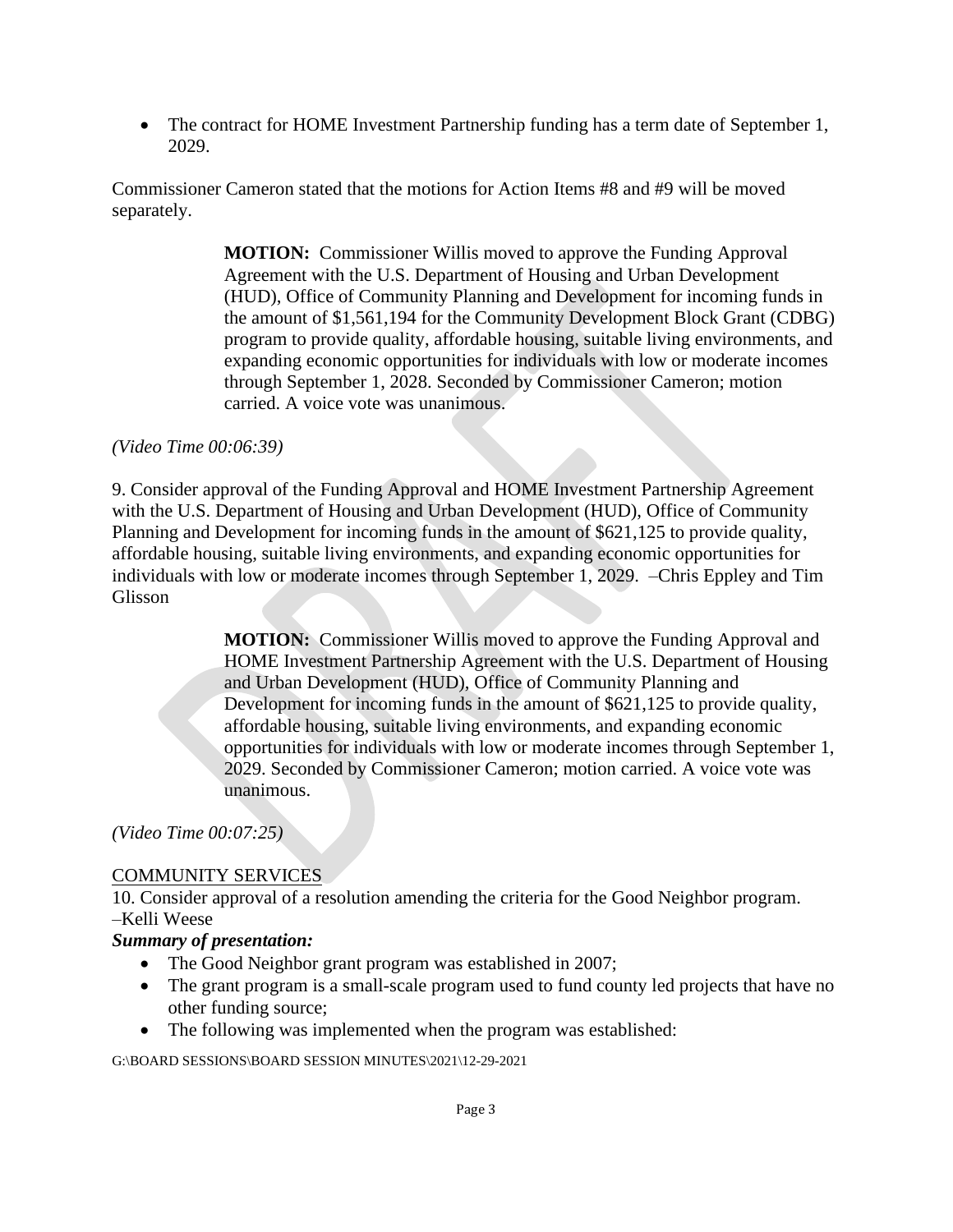- o The county set aside \$20,000 each fiscal year to fund the program; and
- o Criteria was established which included some of the following:
	- The project needs to be located within Marion County;
	- The property where the project will be completed needs to be current on property taxes;
	- Situations must present the following:
		- A risk to public health or safety; and
		- A risk by threatening property values or livability.
	- Projects must cost less than \$5,000 to complete.
- Spending and projects come before the Board of Commissioners for consideration;
- Under consideration is the request to amend the original 2007 criteria that required projects to cost less than \$5,000 to complete:
	- o Currently most projects that are intended for the program cost more than \$5,000.
- The program as a whole and the criteria was discussed at a Management Update meeting held on December 7, 2022:
	- o During the meeting the board directed staff to prepare a resolution that would consider allowing for projects that are larger than \$5,000.
- Community Services would like to amend the cost limitation criteria to the following:
	- o Grant applicants can apply for up to \$10,000;
	- o There would be no limit on total project cost; but
	- o Only \$10,000 in grant funding will be allowed for a project.
- Staff recommends approval of the resolution to amend this specific program criteria; and
- No other criteria or processes will change.

# *Board discussion:*

- Over the years the program has served the needs of the county's communities; and
- It is a good program that has been utilized to do good things.

**MOTION:** Commissioner Willis moved to approve a resolution amending the criteria for the Good Neighbor program. Seconded by Commissioner Cameron; motion carried. A voice vote was unanimous.

*(Video Time 00:12:28)*

# HEALTH AND HUMAN SERVICES

11. Consider approval of Amendment #6 to the incoming funds Participating Provider Service Agreement with PacificSource Community Solutions to add \$19,000,000 for a new contract total of \$38,000,000 for the Coordinated Care Organization serving Oregon Health Plan Medicaid members through December 31, 2023. –Ryan Matthews

# *Summary of presentation:*

- PacificSource was selected by the Oregon Health Authority in January 2020 to be the coordinated care organization for Marion County and Polk County;
- The current contract expires at the end of the calendar year;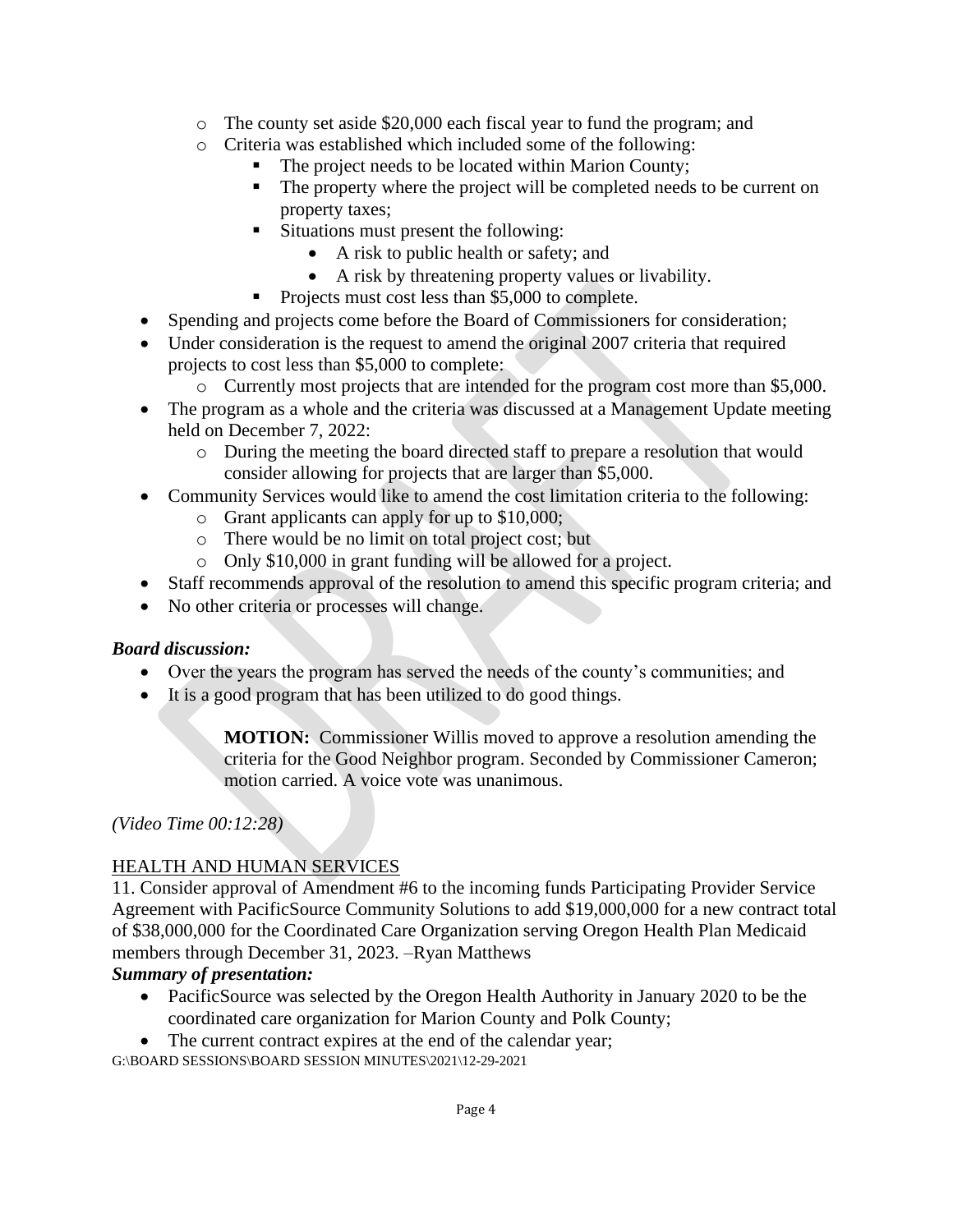- Marion County Health and Human Services (MCHSS) is requesting to extend the term date beyond 2021;
- The contract primarily funds the following:
	- o The county's Medicaid population;
	- o Behavioral health and addiction treatment services; and
	- o Public health.
- The agreement's structure is a fee for service component or a grant component:
	- o The fee for service component has an approved fee schedule;
	- o Services provided under the fee schedule are reimbursed based on the schedule and on the volume of services that are provided;
	- o A large percentage of the contract is a per member, per month allocation:
		- It fluctuates based on the population of members within PacificSource:
			- Currently there are an estimated 127,000 members.
		- Approximately \$14 million of the \$19 million is for the per member, per month allocation:
			- This is a fixed allocation that the county receives every month.
			- Approximately \$5 million is a fee for service based on service volume.
- There were a few changes to clean-up contract language;
- Changes also included modifications to the payment mechanism for the county's wraparound program and the Assertive Community Treatment (ACT) program;
- The contract moved to a case rate where the county will only get paid for services provided to a member;
- The total amount of funding that is received will not be impacted; and
- The quality incentive metrics that apply to the county was updated for 2022:
	- o Timely assessments to children in Department of Human Services (DHS) custody was the only change.

# *Board discussion:*

- There are 127,000 total PacificSource members for both Marion County and Polk County combined;
- The county's Law Enforcement Assisted Diversion (LEAD) program receives some funding along with other programs:
	- o There is a specific dollar amount allocated for each program; and
	- o The amount per member per month can fluctuate in each category:
		- One category may require more funding if the need is higher; and
		- The county has the flexibility to spend funds where the needs are greatest.

**MOTION:** Commissioner Willis moved to approve Amendment #6 to the incoming funds Participating Provider Service Agreement with PacificSource Community Solutions to add \$19,000,000 for a new contract total of \$38,000,000 for the Coordinated Care Organization serving Oregon Health Plan Medicaid members through December 31, 2023. Seconded by Commissioner Cameron; motion carried. A voice vote was unanimous.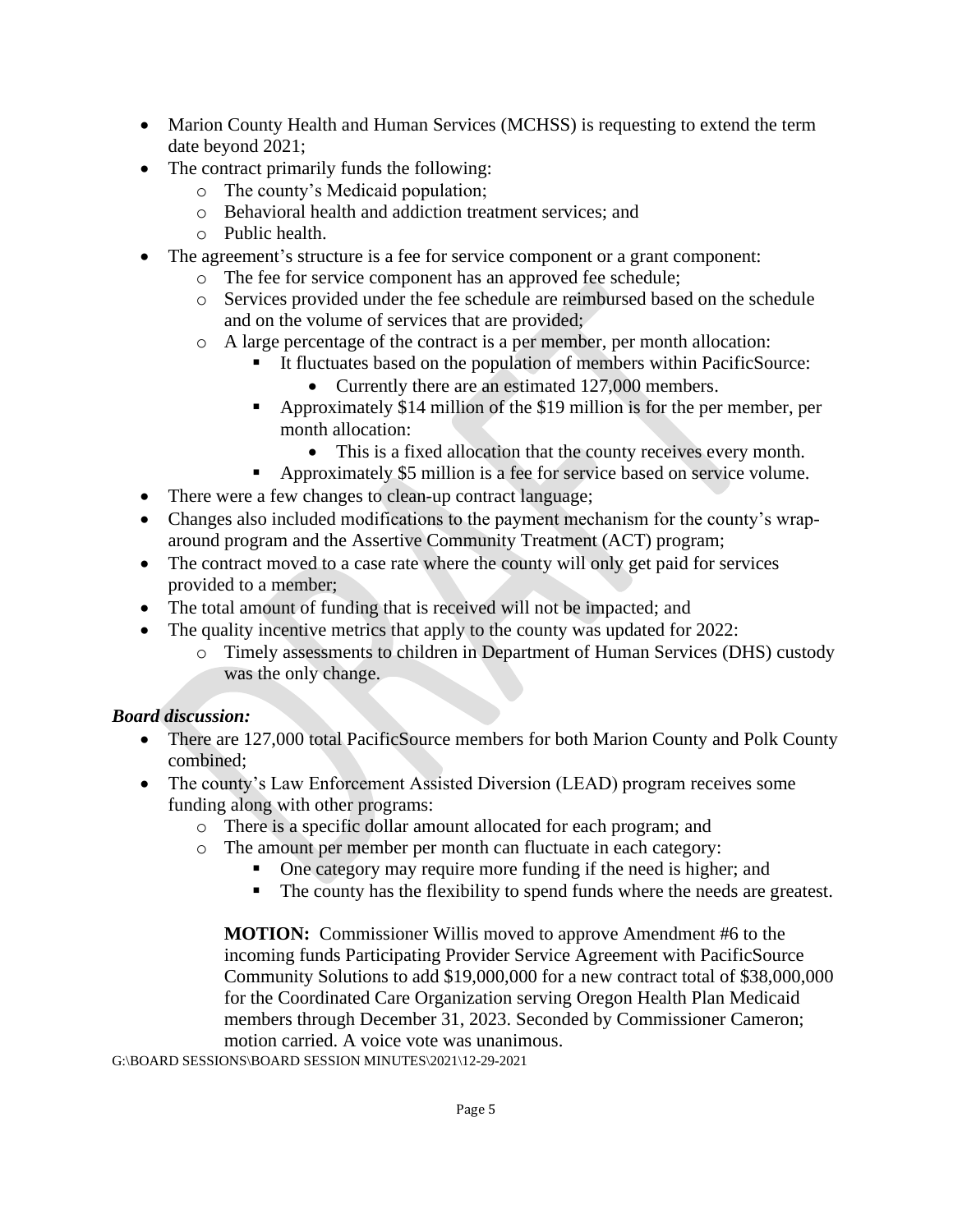### *(Video Time 00:18:10)*

## INFORMATION TECHNOLOGY

12. Consider approval of the Purchase Order with CVE Technologies Group, Inc. in the amount of \$107,333.49 for the purchase of the Cisco SmartNet Hardware and Software Maintenance renewal through December 31, 2022. –Gary Christofferson

## *Summary of presentation:*

- The contract is to pay the annual support needed for the county's network infrastructure;
- The manufacturer requires the county to have maintenance agreements, or the hardware may cease to function:
	- o Computers will stop functioning; and
	- o Employee jobs will be impacted.
- The maintenance agreement allows the county to maintain, improve, and access the most recent version of the manufacturer's software;
- Information Technology (IT) budgets for the annual expense;
- In prior years the support payment has been below the contract dollar threshold that requires board approval;
- The cost increases as the network and infrastructure grows:
	- o Annual maintenance contracts increase when new services are provided for new buildings and offices; and
	- o The expense increases for the maintenance and the support are normal.
- The county's network increased:
	- o The hardware needed to expand contributed to the increased expense.

## *Board discussion:*

- The contract has not come before the board in prior years because it was under the dollar threshold that requires board approval;
- The county has been paying the annual fee for an estimated 20 years;
- Future annual payments are anticipated to be above the maximum contract threshold and may require board approval unless the county's network size decreases; and
- Inflation will also impact contracts.

**MOTION:** Commissioner Willis moved to approve the Purchase Order with CVE Technologies Group, Inc. in the amount of \$107,333.49 for the purchase of the Cisco SmartNet Hardware and Software Maintenance renewal through December 31, 2022. Seconded by Commissioner Cameron; motion carried. A voice vote was unanimous.

*(Video Time 00:21:13)*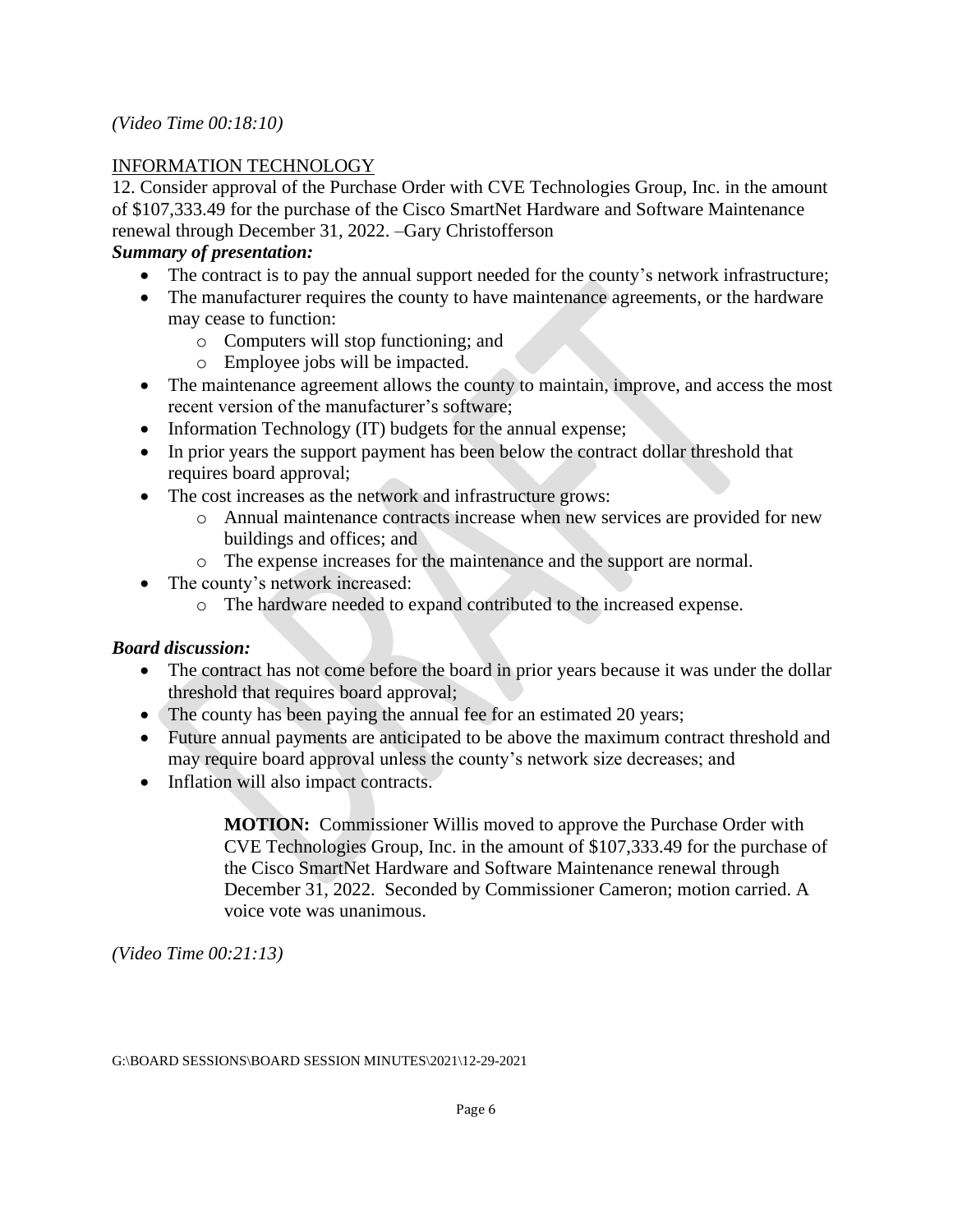### SHERIFF'S OFFICE

13. Consider approval of the Contract for Services with Bridgeway Recovery Services, Inc. in the amount of \$105,000 to provide mentoring services that support re-entry for justice involved individuals with co-occurring substance abuse and mental health disorders through June 30, 2023. –Commander Kevin Karvandi

### *Summary of presentation:*

- The contract is funded through a justice reinvestment grant;
- The contract supports the Link Up program:
	- o The program is one of nine justice reinvestment programs approved by the Public Safety Coordinating Council (PSCC).
- Link Up is a peer support and mentor program with the following objectives:
	- o To reduce recidivism; and
	- o Provide mentoring services that support successful reentry for justice involved individuals that have been incarcerated.
- Link Up supports justice involved individuals who have co-occurring substance abuse and mental health disorders;
- The contract funds one certified recovery mentor who provides the following supports before and after an individual's release from custody:
	- o Transition planning prior to release;
	- o Enhancing motivation and engagement;
	- o Substance abuse and mental health pre-screening assessments while in custody;
	- o Assists with enrolling and engaging individuals in treatment services with Bridgeway Recovery Services following release from incarceration; and
	- o Navigation assistance which includes some of the following:
		- Providing housing needs;
		- **Employment searches;**
		- Coaching and life skills; and
		- Facilitating recovery focus groups.
- The primary goals of the Link Up program entails some of the following:
	- o Enhance community safety;
	- o Reduce criminal activity; and
	- o Motivate justice involved individuals to embrace an alcohol and drug free lifestyle.
- The contract's term date is January 1, 2022, through June 30, 2023.

### *Board discussion:*

• None.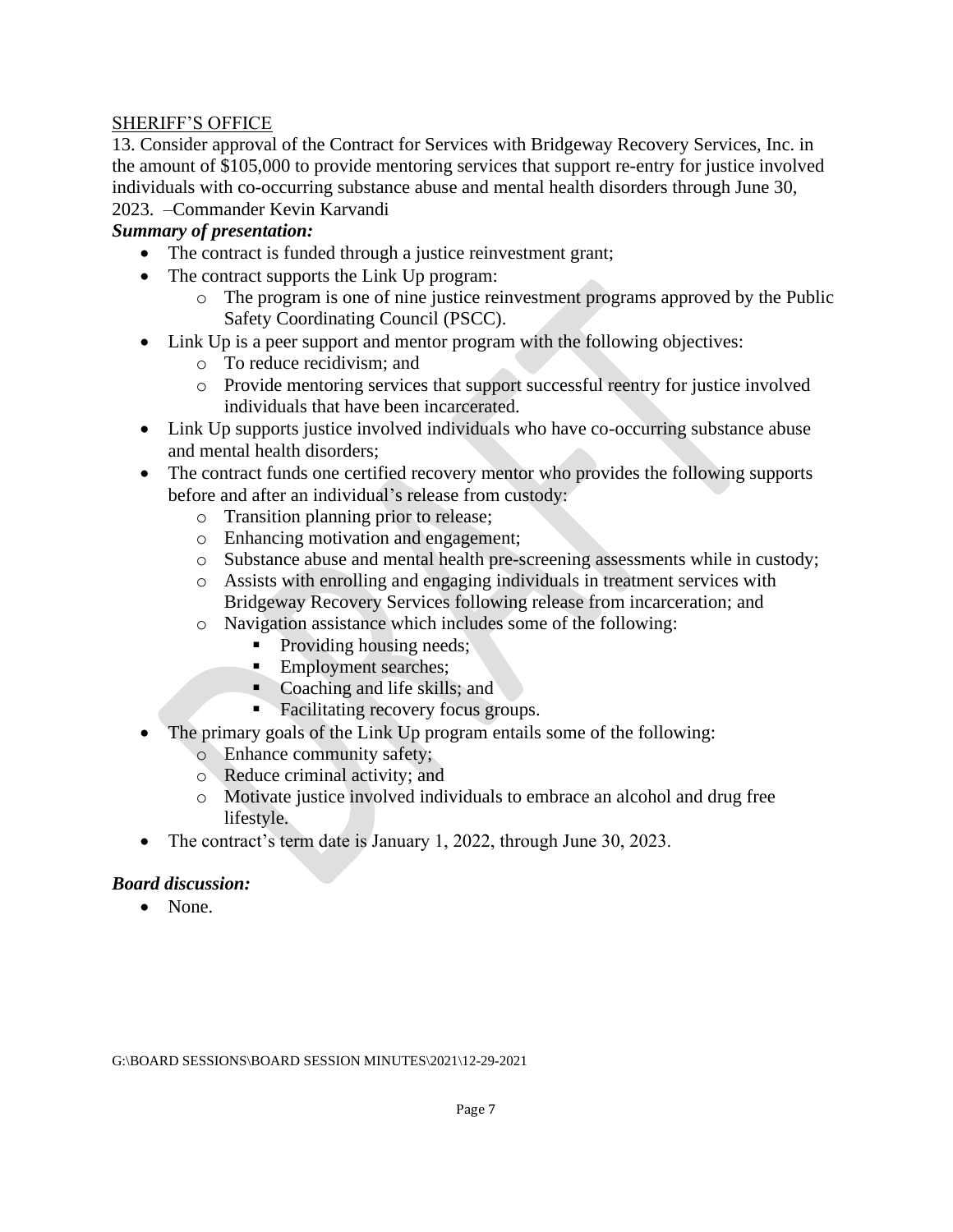**MOTION:** Commissioner Willis moved to approve the Contract for Services with Bridgeway Recovery Services, Inc. in the amount of \$105,000 to provide mentoring services that support re-entry for justice involved individuals with cooccurring substance abuse and mental health disorders through June 30, 2023. Seconded by Commissioner Cameron; motion carried. A voice vote was unanimous.

*(Video Time 00:25:07)*

Commissioner Cameron read the calendar.

The commissioners recessed at 9:28 a.m. The commissioners reconvened at 9:30 a.m.

*(Video Time 00:29:37)*

## **PUBLIC HEARINGS 9:30 A.M.**

### BOARD OF COMMISSIONERS

A. Second public hearing to receive and consider Marion County's project completion report for Community Development Block Grant Funds from Business Oregon. –Chris Eppley *Summary of presentation:* 

- The merging of the Beachie Creek and Lionshead wildfires in 2020 was a catastrophic event in the Santiam Canyon;
- The wildfire caused damage to the following communities:
	- o The City of Detroit;
	- o The City of Gates; and
	- o Several other locations within the canyon.
- The county assisted communities with the recovery efforts;
- The county applied for a Community Development Block Grant (CDBG) through Business Oregon to assist with funding wildfire recovery activities;
- The first public hearing was held prior to receiving the grant;
- A second, follow-up public hearing is required for the following:
	- o Allow for further public comment:
		- No public comment has been received to date; and
		- **•** Documents have been posted on the county's website since the prior week.
		- o To report on what the grant funding was utilized for; and
		- o To close the grant out.
- The original grant request through Business Oregon was for \$410,000;
- Following are items funded by the grant:
	- o A long-term wildfire recovery manager was hired;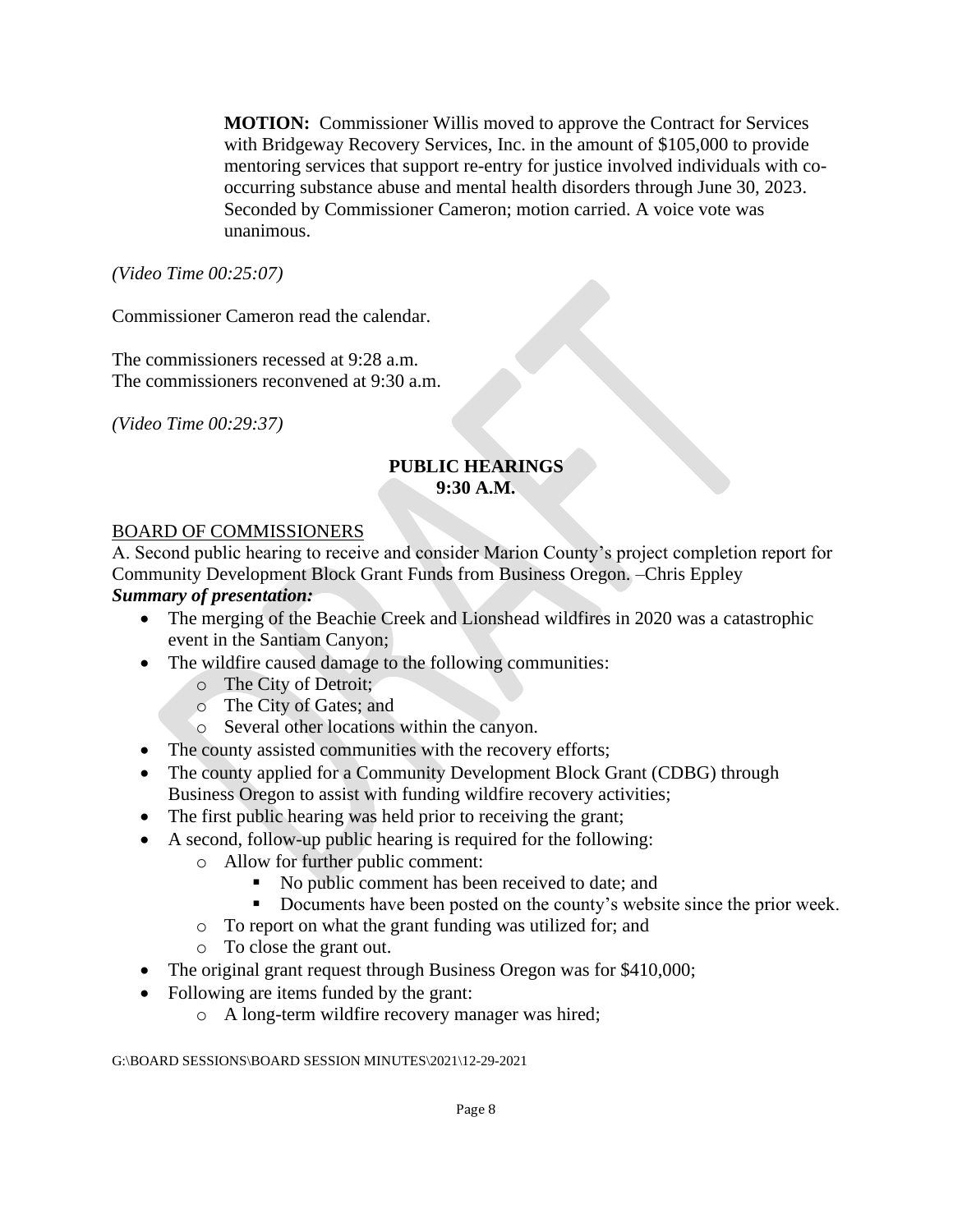- o Activities were performed relating to housing individuals displaced by the wildfires;
- o A financial consultant was hired to provide fiscal reconstruction and technical services to the cities of Detroit and Gates; and
- o Consultants were hired to produce studies on the following topics:
	- **•** Developing visioning and strategic plans for the cities of Detroit and Gates;
	- **•** Perform an economic opportunities analysis for the upper Santiam Canyon communities;
	- **•** Develop fiscal recovery strategies;
	- **•** Prepare a community health impact study that focuses on the following issues:
		- Physical health; and
		- Mental health.
	- Create a communications and outreach strategy.
- Several outreach activities were conducted both in person and via Zoom to connect with communities impacted by the wildfires:
	- o Assisted communities with a visioning process for multiple years into the future;
	- o Helped communities create a vision to determine what they should be recovering; and
	- o Helped communities identify how to pivot following the wildfires.
- The following are recommendations from the visioning and strategic plans that the City of Detroit may focus on for the future:
	- o Focus on multi-season, full year tourism which may include some of the following:
		- **•** Snowmobiling and snowshoeing in the winter months; and
		- Mountain biking in shorter seasons.
	- o Develop affordable workforce housing:
		- This is a critical issue for businesses to reopen; and
		- Housing and property in the area have become very expensive.
	- o Rebuild downtown possibly with temporary pop-up shops to start business moving again while working towards recovery; and
	- o Improve the sanitary sewer system:
		- Currently there are septic systems;
		- **There was severe damage to the septic systems; and**
		- Rebuilding the system may be difficult and expensive.
- Sanitary sewer is the most critical component throughout the Santiam Canyon that will determine how communities will develop:
	- o With sanitary sewers in-place communities may have the opportunity to develop the following:
		- Growth; and
		- Vertical development: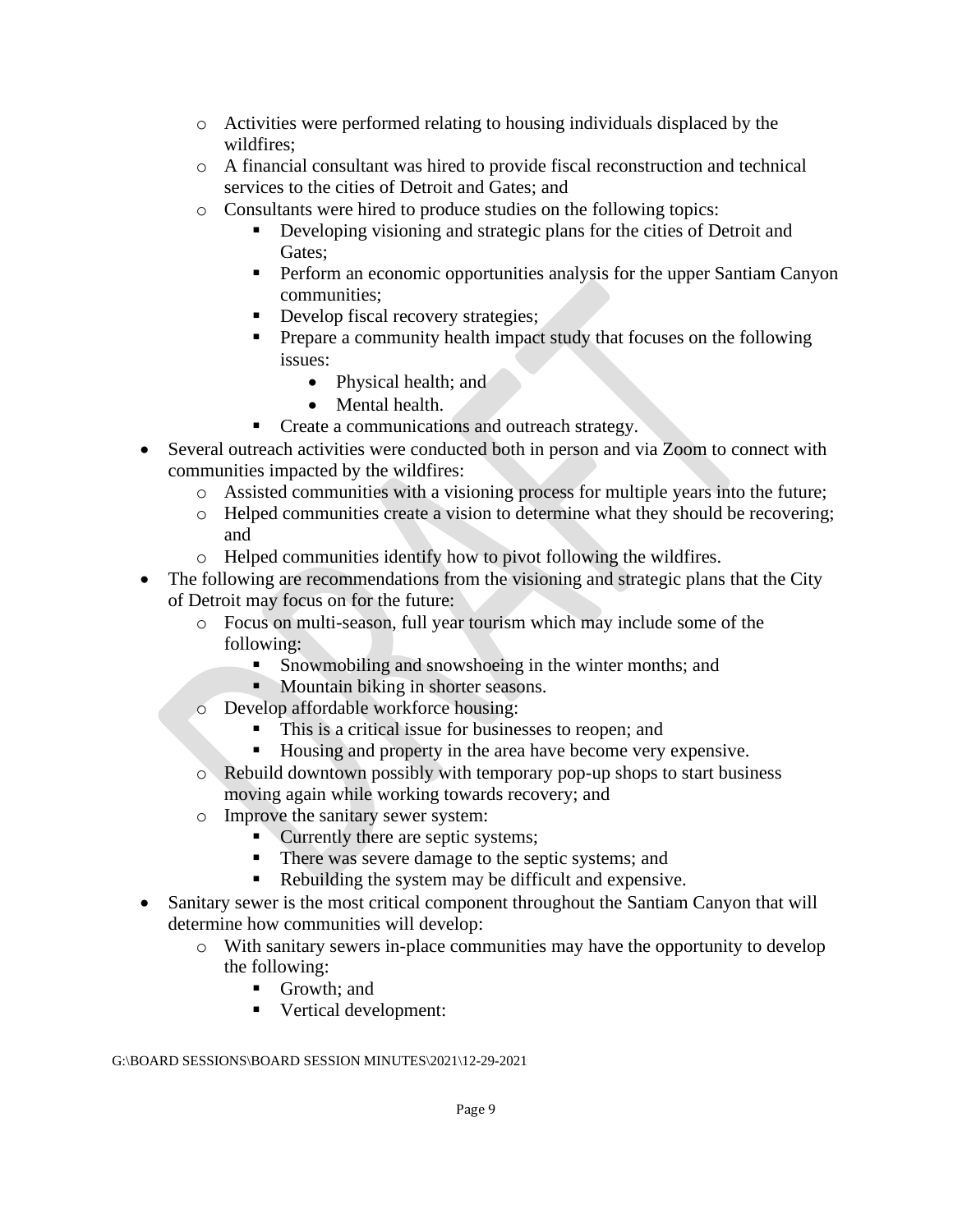- Work is on-going to find a way to make this option available to individuals residing in the canyon.
- o Without sanitary sewers in-place communities may develop in a different manner:
	- Septic systems may hinder growth and development.
- The following are recommendations from the visioning and strategic plans that the City of Gates may focus on in the future:
	- o Recognize that the demand for homes in the city may increase as the price of housing in the City of Detroit increases and potentially becomes unaffordable;
	- o Focus on becoming an attractive location for family-based workforce housing to be built:
		- **Example-family housing may be more affordable in the City of Gates** community; and
		- The city's location may be more favorable to individuals commuting to larger cities to the west including the City of Salem.
	- o Create a mixed-use downtown area; and
	- o Create a project on Highway 22 that will attract individuals traveling through the canyon to stop and potentially draw tourism and day visitors into the community.
- The economic impact analysis and strategies team studied the pre and post fire economic situations in the canyon communities and provided the following recommendations to minimize the length for economic recovery:
	- o Focus on sewer investment:
		- Sewer is critical for communities to recover in the future:
			- It is an expensive and complex project;
			- It may take multiple years to establish; and
			- Intermediary solutions will need to be developed.
	- o Enhance and diversify recreation infrastructure to attract more visitors to the area:
		- Plan retail centers that capture more visitor spending; and
		- Focus on recreation and tourism verses simply focusing on individuals residing in the communities:
			- Import visitor dollars into the community verses recycling the dollars that they already have from individuals residing in the area.
	- o Plan housing that can meet multiple needs:
		- Seasonal workforce housing is critical; and
		- Non-traditional housing options also need to be considered:
			- Tiny homes may play a role in a community's rebuilding process.
	- o Invest in economic and social connectivity:
		- Develop and build social and business connection capacity; and
		- Engage in place making.
- Cities located in the Santiam Canyon have an opportunity to rebuild and rethink who they are and what they can become:
	- o The work that they do now will carry through into their long-term future.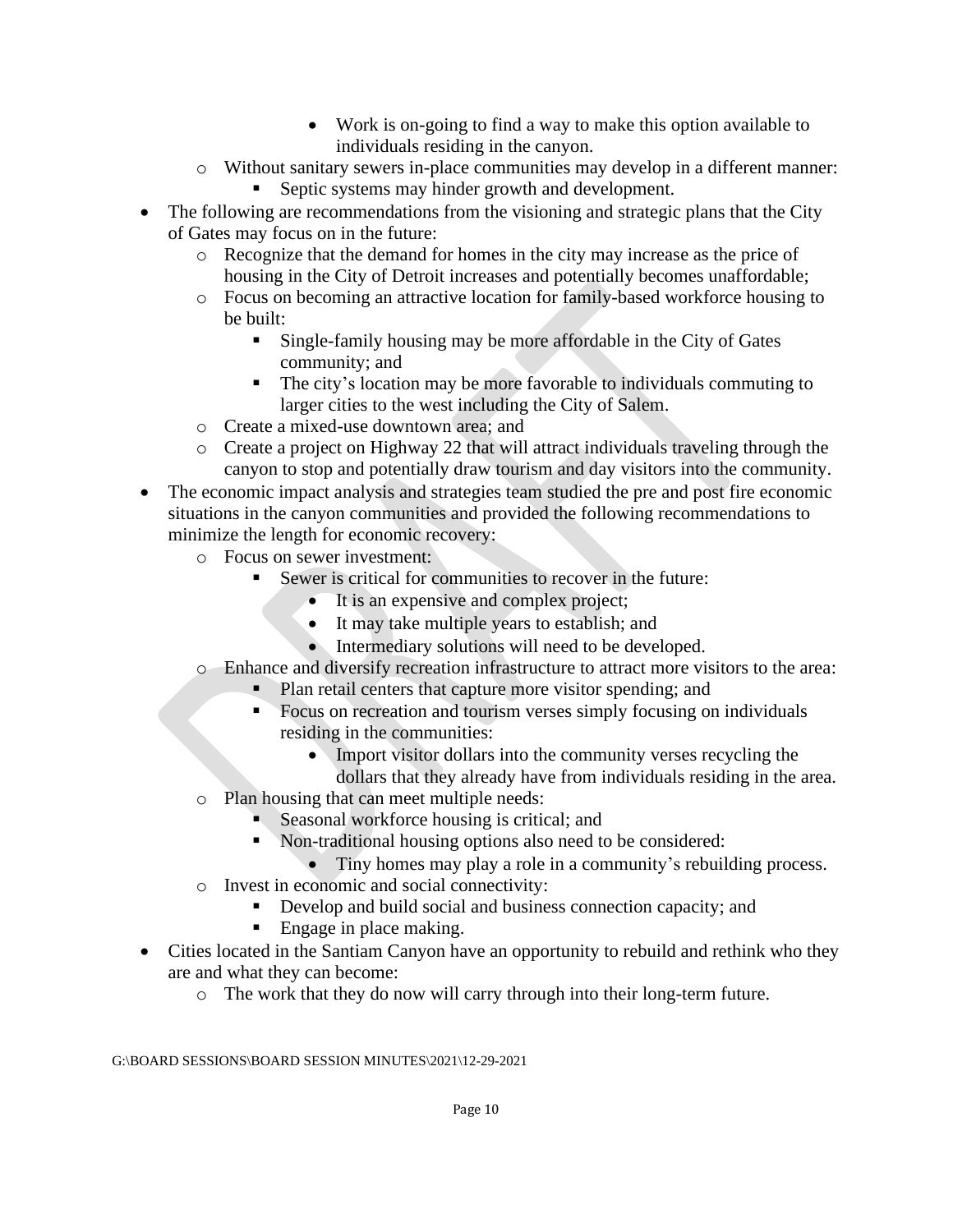- The Community Health Impact Assessment identified the following four areas that need to be addressed:
	- o Environmental health:
		- Soil testing:
		- Understanding contaminates and chemicals that are found in the soil following the wildfires; and
		- Soil treatment knowledge.
	- o Removing barriers for rebuilding:
		- **•** Determine how government agencies can assist wildfire survivors with reclaiming their lives.
	- o Mental and behavioral health:
		- **EXECUTE:** Survivors have been traumatized by wildfires;
		- Multiple individual's loss everything; and
		- Emotional stability will take time.
	- o Understanding and knowing what some of the physical dangers in the canyon are:
		- Falling trees; and
		- Mud slides:
			- Events can happen over the next three to seven years or longer as the following begin to heal:
				- o The watershed; and
				- o Vegetation.
- The demographics of an estimated 2,250 individuals were served by the grant:
	- o Some of the following nationalities benefitted from the funding:
		- White:
		- American Indian: and
		- Alaskan Natives.
	- o An estimated 950 individuals have low to moderate incomes.
- The original grant was for \$410,000;
- The final expenditures are estimated to be \$334,788;
- The housing development analysis, originally budgeted at \$65,000, was not applied;
- The county worked towards reclaiming expenses that had been utilized for some of the following:
	- o Developing housing in the following locations:
		- **■** Mill City;
		- The City of Gates; and
		- The North Santiam Park.
	- o Expenses incurred by the following:
		- Marion County Public Works;
		- Engineering expenses; and
		- Internal staff costs.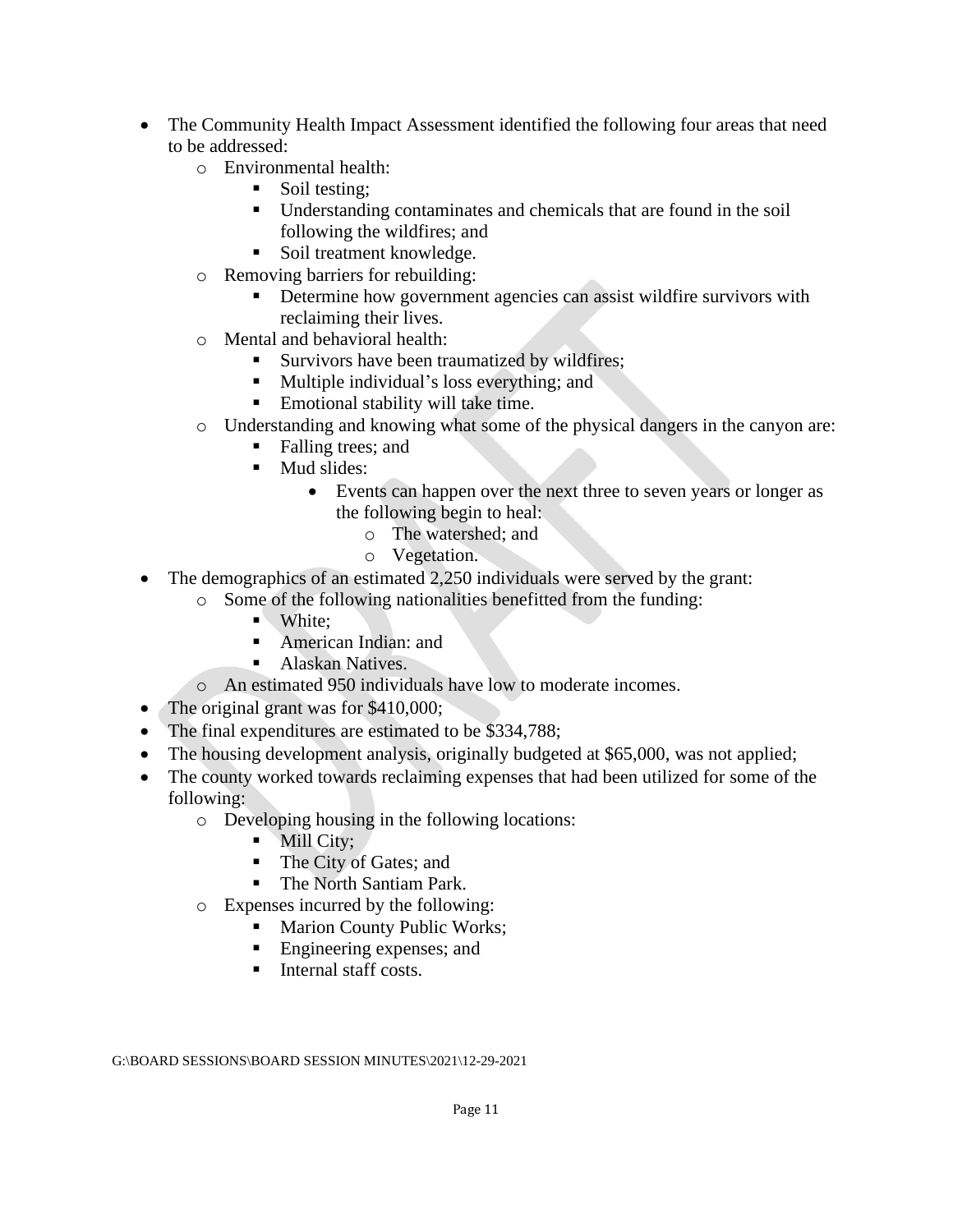- The expense numbers are current but are not completely finalized:
	- o The county is still trying to capture some additional cost prior to the grant closing.
- Additional cost associated with housing development expenditures include some of the following:
	- o The printing and mailing of surveys to canyon residents;
	- o The county is leasing a property in the City of Gates for an estimated three months;
	- o The county is renting a modular for the Christian Ministries to build homes for survivors:
		- The organization is stationed in the canyon to directly work with the recipients of the homes.
	- o Cover fees associated with preliminary work for septic systems in the area.
- The public hearing is meant to provide an opportunity for the public to contribute input; and
- No public comment has been received prior to the meeting.

## *Board discussion:*

- No one has signed up to testify during the public hearing;
- The commissioners previously attended a joint work session with Linn County pertaining to the grant:
	- o The two counties continue to communicate and work jointly in the recovery process.
- Commissioner Willis expressed for the record that there is small business owners and entrepreneurship in the canyon that is making the canyon strong;
- The county has been working on bringing high-speed broadband to the communities located in the canyon to encourage entrepreneurialism;
- Individuals traveling through the Santiam Canyon need to remain alert for the possibility of fallen trees;
- Only hazard trees next to roadways are currently being cut down:
	- o Trees not located near roadways may still be dangerous for multiple years into the future;
	- o Individuals that may be hiking or mountain biking in the area need to remain alert and cautious.
- Recreation opportunities are available for every season throughout the year; and
- The commissioners expressed their appreciation to all the organizations and county staff that have assisted with the canyon's recovery efforts.